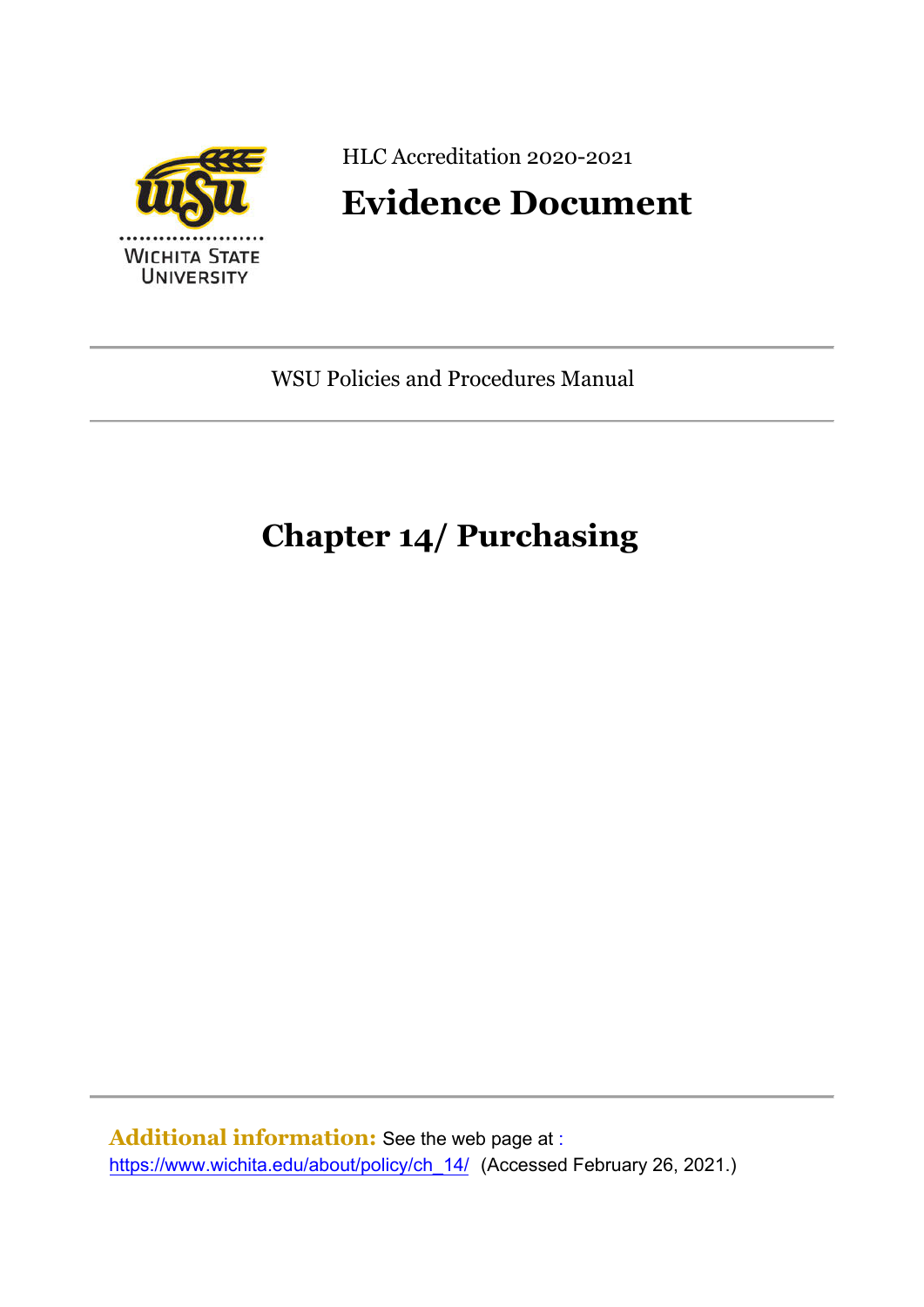

# **WSU Policies and Procedures**

# **Chapter 14 - Purchasing**

- **[14.01 / General Purchasing Policies](https://www.wichita.edu/about/policy/ch_14/ch14_01.php)** Effective: March 29, 2016
- **[14.02 / Purchases Less Than \\$10,000](https://www.wichita.edu/about/policy/ch_14/ch14_02.php)** Effective: March 29, 2016 | Revised: June 19, 2019
- **[14.03 / Purchases of \\$3,000 or More](https://www.wichita.edu/about/policy/ch_14/ch14_03.php)** Effective: March 29, 2016 | Revised: June 19, 2019
- **[14.04 / Externally Sponsored Research Programs](https://www.wichita.edu/about/policy/ch_14/ch14_04.php)** Effective: March 29, 2016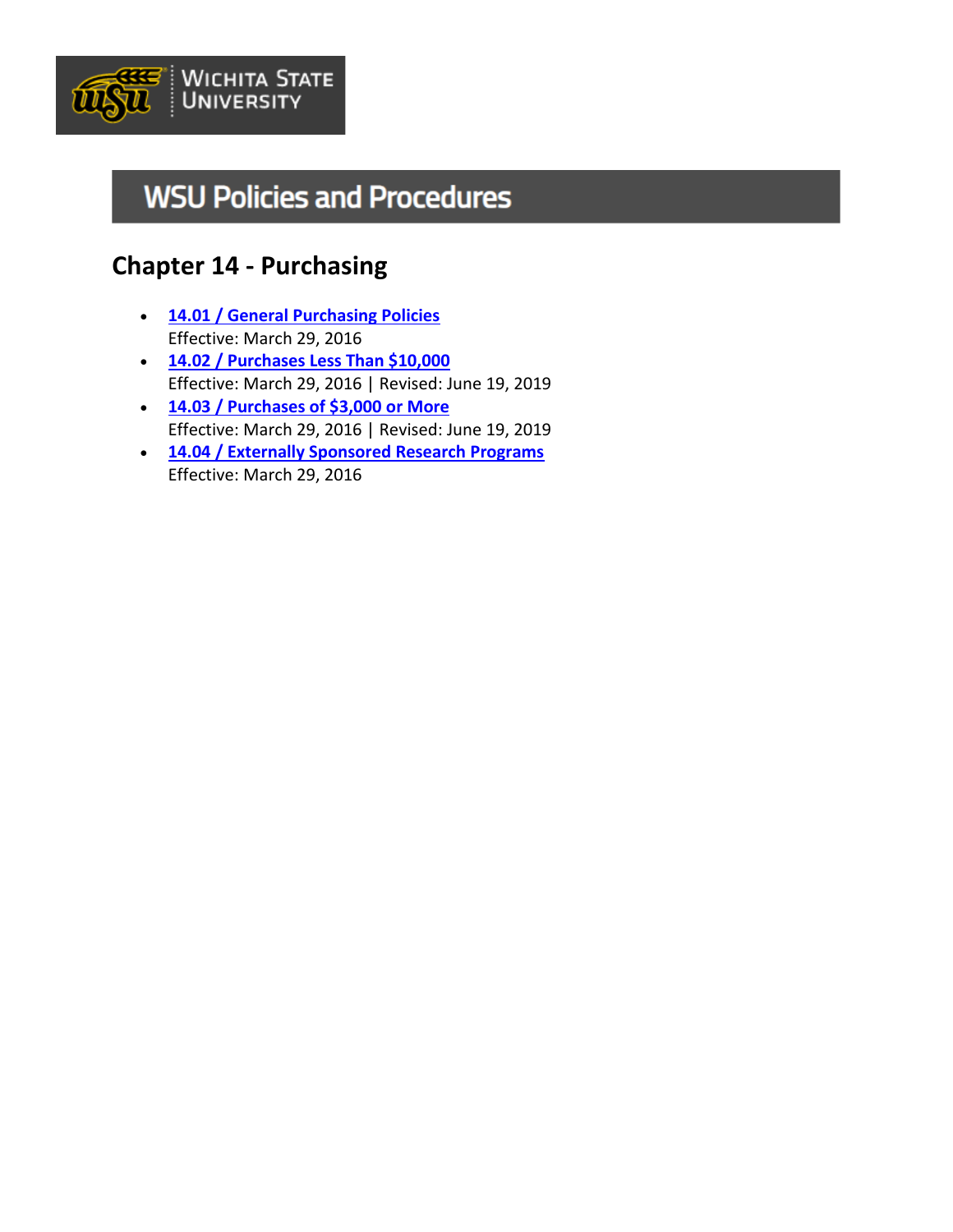

Wichita State **UNIVERSITY** 

Effective: March 29, 2016

## **I.Policy**

- A. In accordance with K.S.A. 76-769, as amended, and pursuant to policies of the Kansas Board of Regents, the University has delegated authority to acquire any supplies, materials, equipment, goods, property, printing or services required by the University and to enter into leases of real property. In exercising these delegated authorities, the University shall:
	- 1. Focus on the stewardship of public funds.
	- 2. Advance and support the mission of the University.
	- 3. Promote a competitive and fair procurement environment.
	- 4. Be open and transparent (adhering to the Kansas Open Records Act).
- B. When reasonably available, the University shall utilize cooperative purchasing opportunities with other public universities or other state agencies to achieve the lowest competitive price, including purchasing from current State of Kansas central purchasing contracts, state travel services, and products pursuant to the Prison Made Goods Act, if and when it is in the best interests of the University.
- C. The President shall delegate purchasing authority to all vice presidents of the University. The WSU Director of Purchasing shall provide assistance and professional support to the President and vice presidents to ensure all purchasing policies and procedures are followed. The Director of Purchasing may further delegate purchasing responsibilities to persons in University departments for efficiency of operations. The Director of Purchasing shall work with the President's Executive Team to adopt operational procedures governing the internal purchasing functions of the University, including purchases at the departmental level. These procedures can be accessed and reviewed via the following link: [Administration of WSU Procurement Policies in Accordance with the Kansas](https://www.wichita.edu/services/purchasing/Webpage_Origination_Documents/AdminofProcPolicies.4-6-16Rev1.pdf) [Board of Regents Policy on Fiscal Management.](https://www.wichita.edu/services/purchasing/Webpage_Origination_Documents/AdminofProcPolicies.4-6-16Rev1.pdf)
- D. The Associate Vice President for Financial Operations and Business Technology, Director of Purchasing, Office of Purchasing staff and Director of Internal Audit shall work with the President's Executive Team as operating procedures and reporting mechanisms are developed, and audits of individual departments are conducted, to ensure adherence to proper purchasing policies and procedures.
- E. The Office of Purchasing establishes contractual service agreements for professional services and service maintenance agreements and maintains all open-ended contracts. The Office of Purchasing cannot purchase items for individuals for their personal use and as a general policy, no University purchase orders will be awarded to University employees.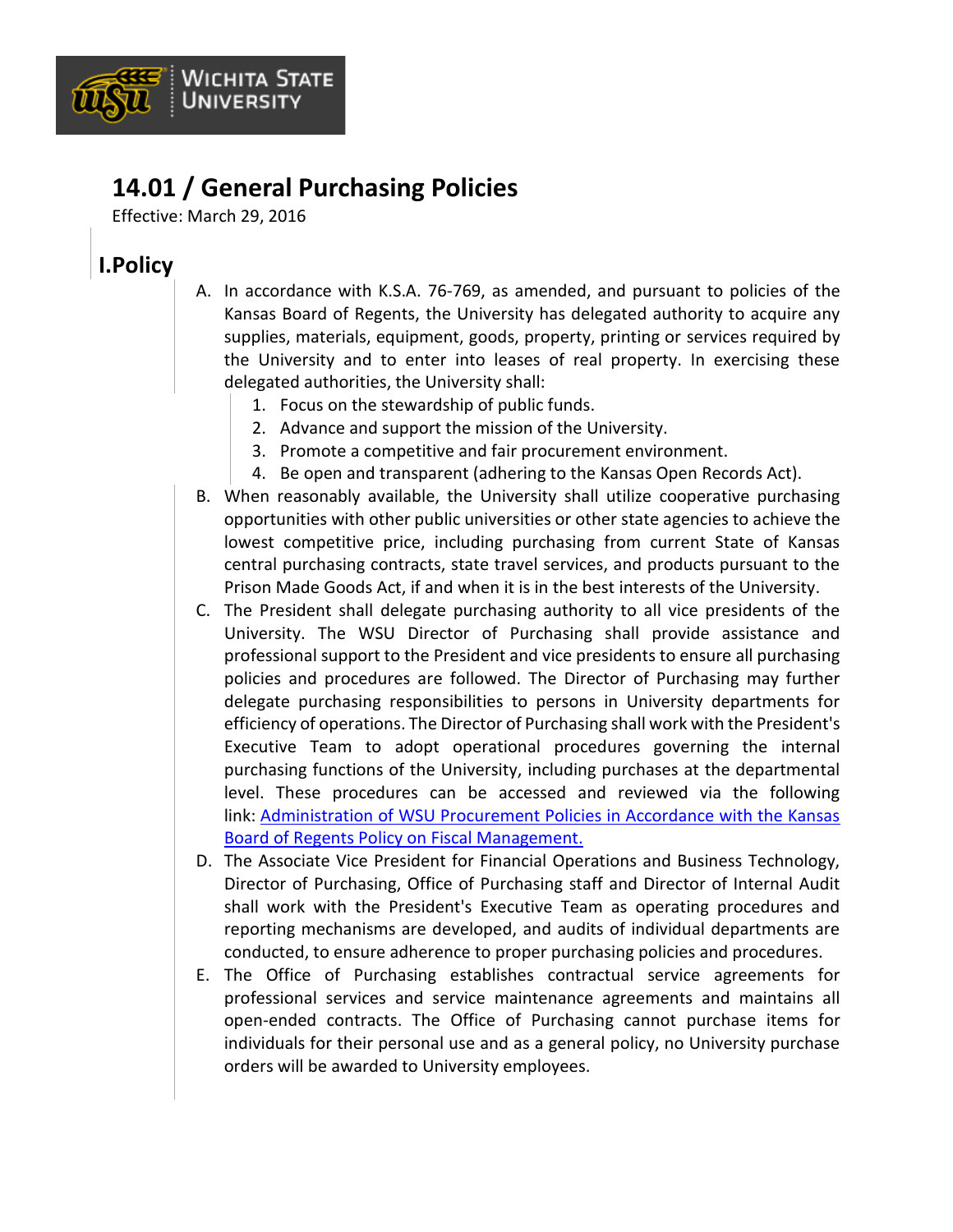

# **II.Procedure**

#### **A. State Contracts for Supplies and Services**

Contracts for commonly used equipment, supplies and services have been developed by the State of Kansas Department of Procurement and Contracts and the Office of Purchasing. A list of contracts developed by the Office of Purchasing for University use is available at the Office of Purchasing. Copies and updates of these contracts are maintained by the Office of Purchasing and are forwarded to departments expected to have need for the items covered by the contract. State contracts for commonly used equipment and materials must be utilized unless it can be clearly demonstrated that an alternative purchase would be in the best interest of the University. Approval by the Office of Purchasing is required when deviating from this policy, **prior to acquisition.**

### **B. Contracting Policy**

[Section 1.04,](https://www.wichita.edu/about/policy/ch_01/ch1_04.php) Execution of Contracts, identifies the University officials with contracting authority. The Vice President for Finance and Administration has further delegated limited authority for the execution of purchase orders to the Director of Purchasing.

### **C. Vendor Information**

The Office of Purchasing maintains a current library of vendor product information and maintains a program of vendor evaluation on the basis of quality, service, delivery practices and price. Procurement officers are apprised of current market conditions, scarcity of materials, new product availability, delivery information and state and federal excess property. Procurement officers also explore new and improved sources of supplies, materials, processes and ideas which will better serve the needs of all University departments.

### **D. Used Equipment**

The University does not generally purchase used equipment. However, if it can be demonstrated that it is advantageous to do so, used equipment may be purchased from an established and reliable vendor of the type of equipment to be purchased. Normal purchase procedures are required for this type of purchase.

### **E. Departmental Services**

Office of Purchasing procurement officers will visit departments to discuss current needs, future opportunities, and procedures. These visits are generally made at departmental request. A representative from the Office of Purchasing will visit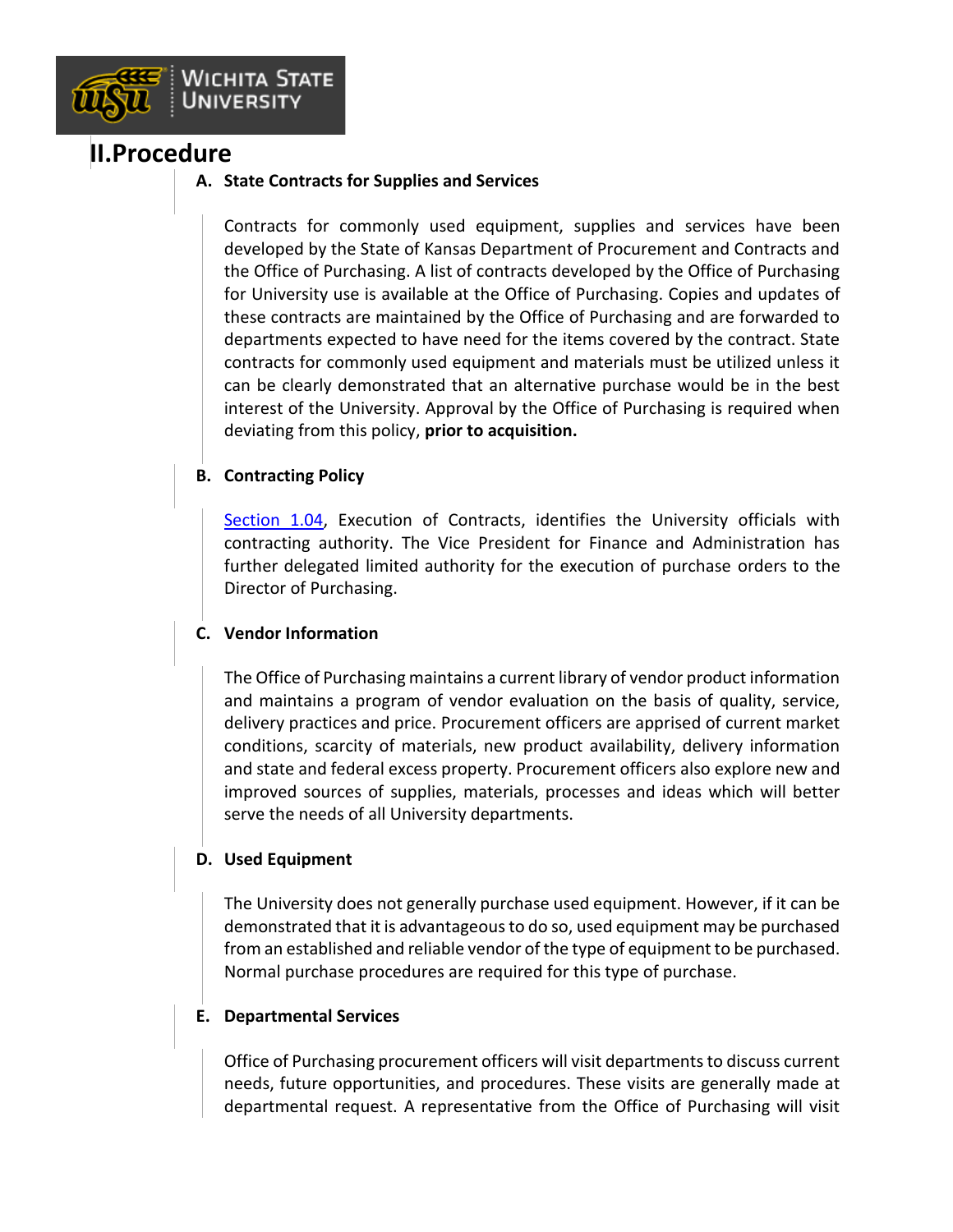

with new department heads, researchers, administrative assistants, and secretaries to explain purchasing procedures and services. Contact the Office of Purchasing to arrange a visit.

#### **F. Banner**

All departments that wish to purchase goods or services with funds that are deposited in the state treasury, including research grants, will be required to use Banner to submit requisitions to the Office of Purchasing. Department budget officers shall keep the Director of Purchasing informed as to who is responsible and authorized to submit requisitions and who is authorized as the Banner Requisition Approver on behalf of the department.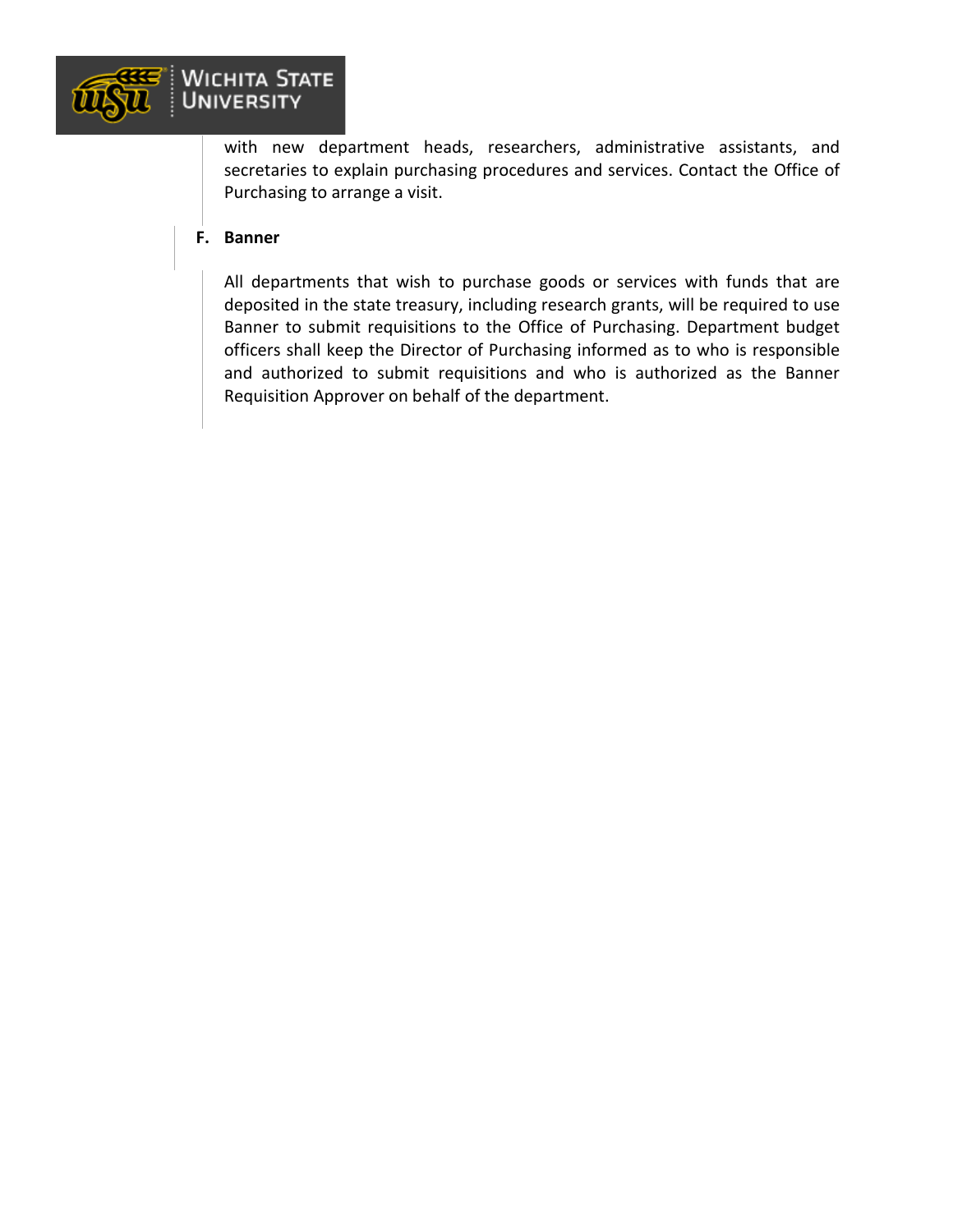

# **14.02 / Purchases Less Than \$10,000**

Effective: March 29, 2016 I Revised: June 19, 2019

# **I.Policy**

As appropriate, the Office of Purchasing requires items to be purchased using state or local contracts, University sources, Kansas State Use Catalog, or otherwise require advance approval from the University, the Kansas Board of Regents, or the State of Kansas. For those goods and services that are not available from one of the above sources, departments may be authorized to make purchases direct from any vendor when the delivered dollar value of the purchase is less than \$10,000, no additional orders for like products or services will be placed again within 30 days [which would make the overall accumulated purchase exceed \$10,000, or the purchase of the desired product or service is not otherwise restricted. Departments are responsible for checking to see if their desired purchases are restricted items and are encouraged to contact the Office of Purchasing for help in doing so.

Some contracts allow for an exception to be granted prior to purchase for items that are on contract, but are found at a lower price elsewhere with the same quality and specifications. A Prior Authorization for Off-Contract Purchase form shall be completed by the department and submitted, along with an indication of the funding source, to the Office of Purchasing for consideration. Certain items such as personal computer systems and certain vendors such as those in the Kansas State Use Catalog are not subject to granting of this exception.

The Office of Internal Audit and the Office of Purchasing will conduct periodic audits to determine whether or not items are being purchased that are available from University sources or from state-contracted vendors, unauthorized items are being purchased, and/or purchases are being split up into increments of less than \$10,000 in order to bypass procedures for larger purchases. They will also check to see how effectively departments are making follow-up inquiries to obtain credit on tax charged by vendors, accurate and prompt notification of items to the University's Accounts Payable Department, and whether adequate departmental control records are being kept. Departmental delegated purchasing authority can and will be revoked by the Director of Purchasing if found to be abused or used irresponsibly.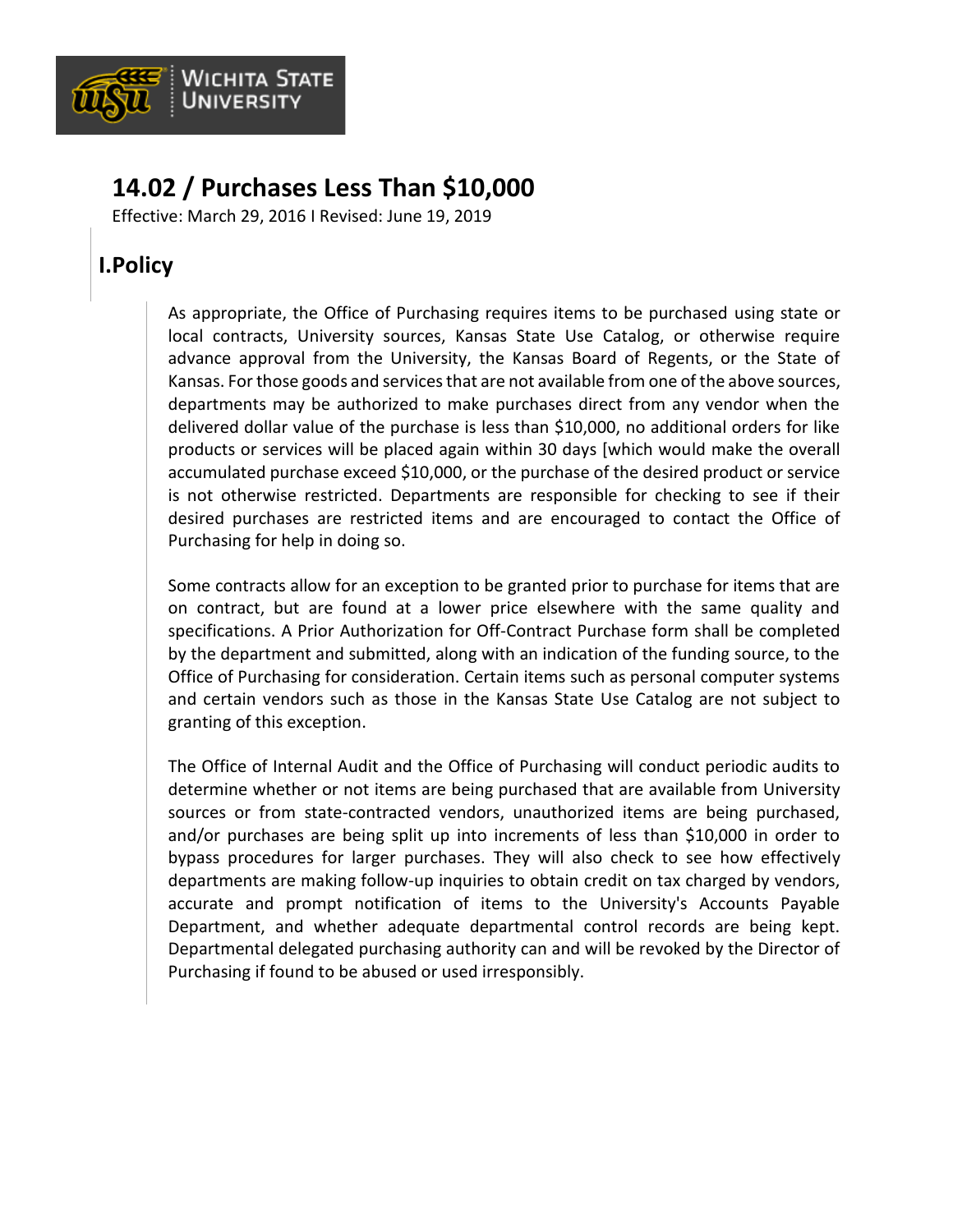

# **14.03 / Purchases of \$3,000 or More**

Effective: March 29, 2016 I Revised: June 19, 2019

## **I.Policy**

### **A. Purchases of \$10,000 up to \$50,000**

Competitive bids on purchases of \$10,000 or more will be obtained by Purchasing, either by telephone or written request. The processing time for award of a purchase order could be a few days to multiple weeks depending upon the complexity of the purchase. Purchasing will conduct all negotiations with vendors in cooperation with the respective department.

### **B. Purchases of \$50,000 or more**

All bids, regardless of the source of funds, that are estimated to be in the amount of \$50,000 or more, must be advertised and open for a minimum of two (2) weeks and processed with the receipt of formal written bids.

### **C. Contractual Service Agreements**

Contractual service agreements in the amount of \$10,000 or more must be documented by a formal written agreement including a Contractual Provisions Attachment (DA-146a). Purchasing will work with the General Counsel regarding preparation of any contract. Contractual service and appropriate documents shall be signed in accordance with the contracting policy referenced in [Section 1.04.](https://www.wichita.edu/about/policy/ch_01/ch1_04.php)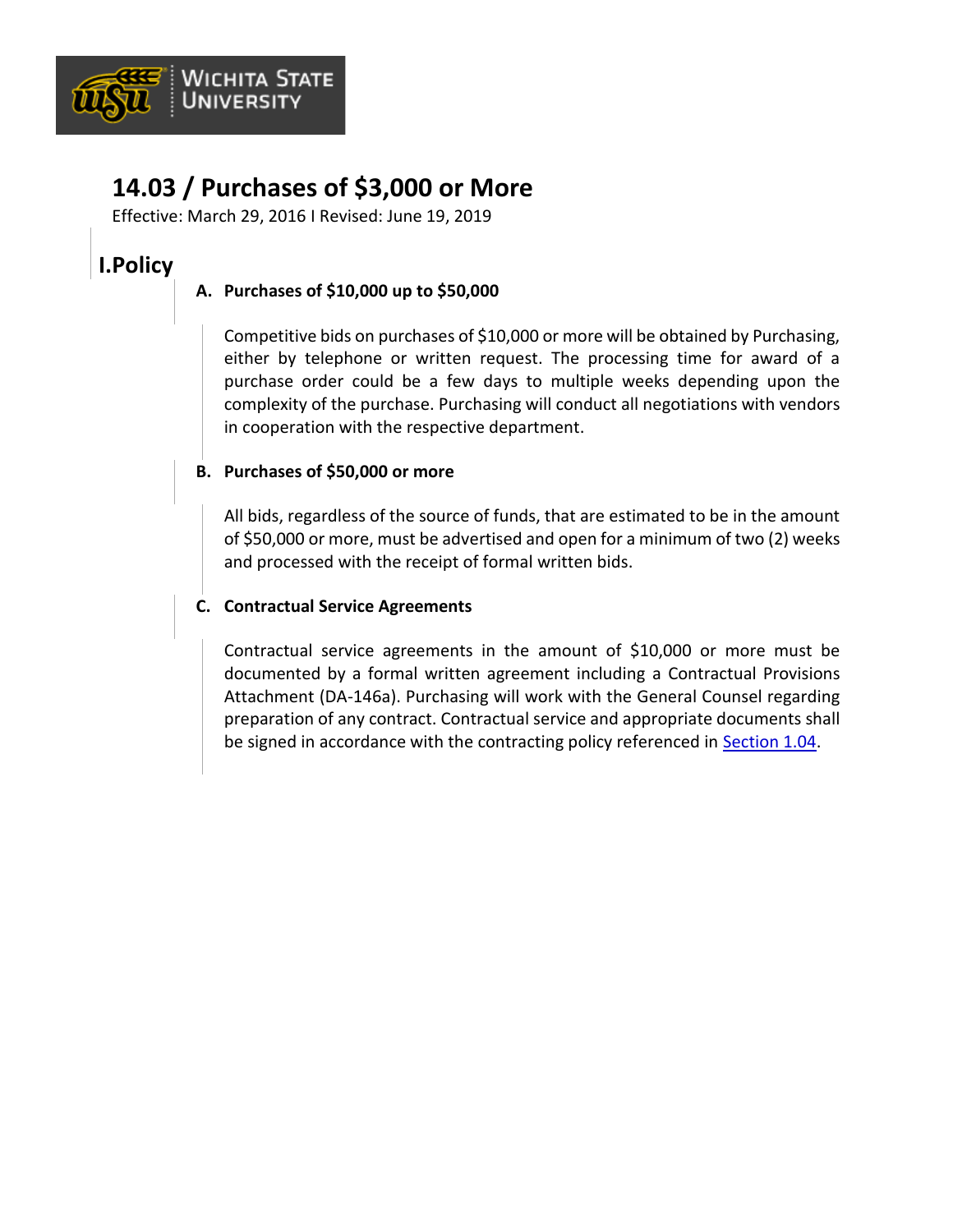

Effective: March 29, 2016

Wichita State **UNIVERSITY** 

### **I.Policy**

- A. Procurement for externally sponsored research programs must comply with the following: University policies; state or federal laws and regulations; and requirements of the funding source.
- B. All procurement for externally sponsored research programs will be processed through the Office of Purchasing.
- C. Federal procurement standards and any special constraints imposed by the sponsoring agency must be observed.
- D. Expenditures require funding approval from the Office of Research and Technology Transfer (RTT) and all applicable research budgets and purchasing requisitions shall be routed through RTT prior to forwarding to the Office of Purchasing.

<sup>1</sup> Federal procurement standards must be followed where they are more restrictive than the State of Kansas. These standards are contained in the Uniform Guidance 2 CFR 200.217 to 2 CFR 200.326. All goods and services must be eligible for payment from grant funds according to guidelines from the sponsoring agency. These guidelines for federal grants are found in the Uniform Guidance 2 CFR 200. Contact RTT or the Office of Purchasing for more information in these areas or for copies of the circular.

### **II.Subcontracting**

The Office of Purchasing will prepare the appropriate bid documents to be used, unless otherwise agreed by the Office of Purchasing and RTT. The principal investigator and the contract specialist in RTT will develop the subcontract in cooperation with the Office of Purchasing. Upon approval by the principal investigator, the contract specialist or the Office of Purchasing will obtain the signatures of the subcontractor and the authorized signatory for the University. Work shall begin only after completion of a signed contract.

Sole authority for issuing a change order and/or a change in the statement of work to the subcontractor belongs to the Director of Purchasing who will consult with RTT as necessary. The principal investigator shall receive reports and monitor progress of the subcontractor. Any requirement or request to redirect the subcontractor must be submitted to the Director of Purchasing for appropriate action.